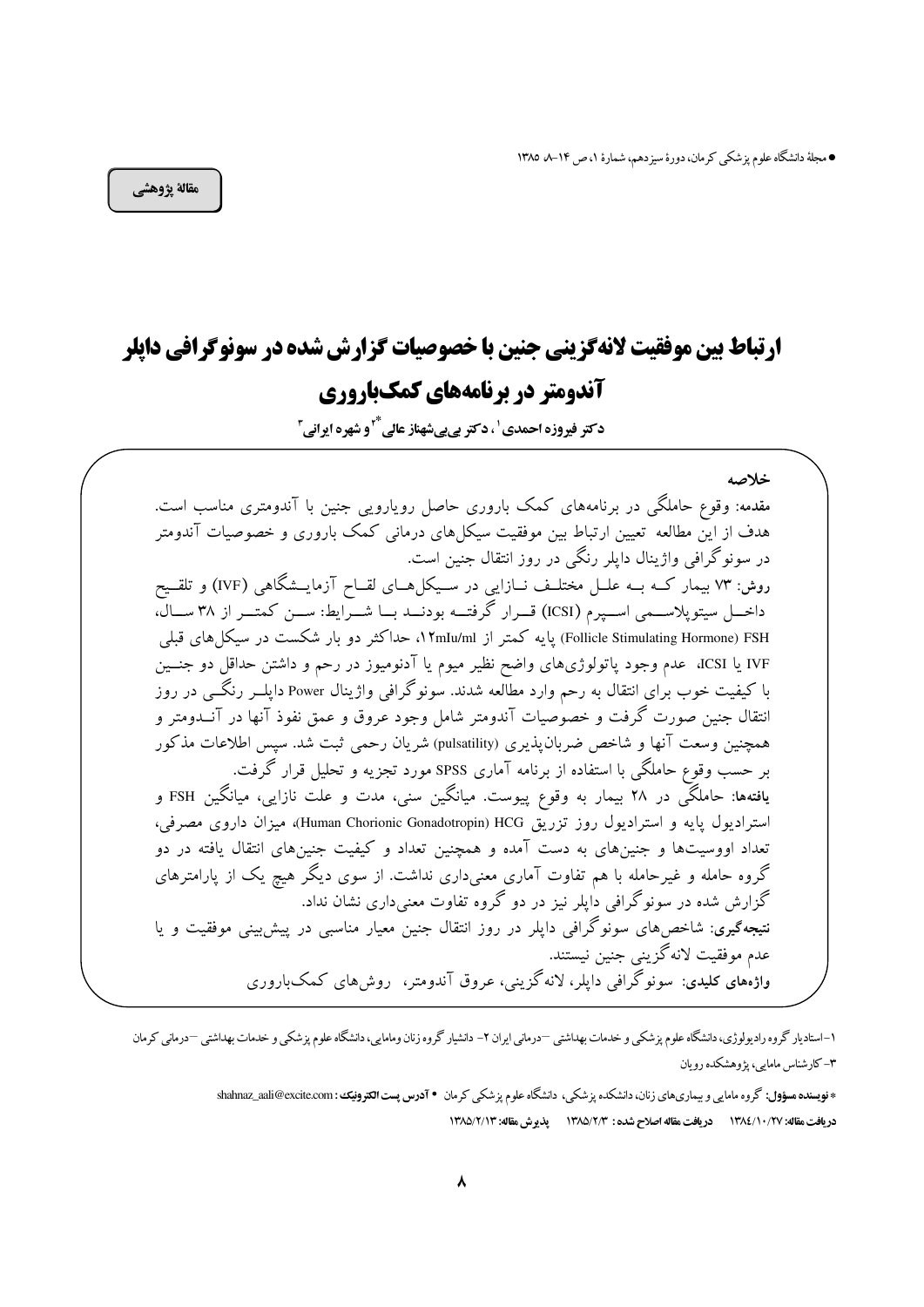همکاران گزارش کردهاند که امکان عدم موفقیت لانه گزینی در آندومترهایی که جریان خون خوبی ندارند بسیار زیاد است (۱۶). Wu و همکاران با هدف تعیین معیاری برای قدرت پذیرش آندومتر بر اساس یافتههای سونوگرافی در مورد جریان خون آندومتر، مطالعهای بر روی ۵۴ بیمار در اولین سیکل IVF و در روز تزریق HCG انجام دادند. بر اساس مطالعه آنان این یارامتر سونوگرافیک می تواند در پیشگو یی موفقیت IVF حائز اهمیت باشد (۱۴). با توجه به عدم اتفاق نظر در مورد ارزش معبارهای سونوگرافی در پیشگویی امکان حاملگی و نظر به آمار .<br>قابل توجه سیکلهای کمکباروری در مرکز رویان، مطالعه حاضر به منظور يافتن ارتباط بين وضعيت عروقي آندومتر با استفاده از سونوگرافی power داپلر و موفقیت لانهگزینی جنین در آن مرکز صورت گرفت.

## روش بررسی

در فاصله زمانی خرداد تا مهر ماه ۱۳۸۴ مجموعاً ۷۳ بیمار مراجعه کننده به پژوهشکده رویان (تهران) که برای درمان نازایی در سیکلهای ICSI) (*in vitro* fertilization) IVF و ICSI (intracytoplasmic sperm injection) قرار گرفتند با شرایط زیر وارد مطالعه شدند: سن کمتر از ۳۸ سال، FSH روز سوم قاعدگی کمتر از nIu/ml ۱۲ عدم وجود سابقه عمل جراحی بر روی رحم، عدم وجود ياتولوژيهايي نظير هيدروسالينكس، يوليپ، میوم، آدنومیوزیس و چسبندگی های آندومتریال در بررسی های معمول انجام شده برای شروع درمان و داشتن حداقل دو جنین با کیفیت خوب برای انتقال به رحم. همچنین تمام بیمارانی که در بررسی،های لایاراسکویی یا بر اساس شواهد سونوگرافی مشکوک به ابتلا به آندومتریوز (تخمدانی یا لگنی) بودند و نیز بیمارانی که بیشتر از دو بار شکست IVF یا ICSI داشتند، از مطالعه حذف شدند. همه بیماران با استفاده از پروتکل درمانی Long تحریک تخمکگذاری شدند. به این ترتیب که از روز پنجم قاعدگی قرص ضدحاملگی LD برای بیماران شروع میشد و در روز ۲۱ سرکوب هیپوفیز با استفاده از تزریق زیرجلدی روزانه ۰/۵ میلی گرم بوسرلین (Superfact, Hoechst, Germany) آغاز و تا روز دوم قاعدگی و معمولاً برای ۱۴ روز ادامه م<sub>ی </sub>یافت. در صورت<sub>ی</sub>ٰ که خونریزی قاعدگی رخ نمی**داد ن**یز درمان برای ۱۵–۱۴ روز ادامه یافته و در این زمان با اثبات توقف فعالیت تخمدان در سونوگرافی واژینال (عدم وجود فولیکولهای کوچکتر از ۸mm) مقدار بوسرلین به ۰/۲ میلی گرم روزانه تقلیل

٩

مقدمه

سونوگرافی واژینال یک روش مؤثر در ارزیابی تغییرات رحم و تخمدانها در سیکلهای کمکباروری <sup>-</sup> Assisted] reproductive techniques (ART)] است. اخیراً ارزش شاخص های سونوگرافی دایلر آندومتر در پیش پینی موفقیت برنامههای کمک باروری مورد توجه زیادی قرار گرفته است (۱،۱۶). وجود یک آندومتر مناسب از عوامل اصلی در موفقیت برنامههای ART و لانهگزینی (implantation) جنین است و شکست در لانه گزینی جنین می تواند به علت نامناسب بودن جريان خون آندومتر رخ دهد (٤٧،٩). مطالعات انجام شده با استفاده از سونوگرافی دایلر، نشاندهنده تغییرات قابل توجه در الگو و جریان خون آندومتر در روزهای مختلف سیکلهای طبیعی قاعدگی و تفاوت آن با سیکل های تحریک شده هستند Raine-Fenning .(V،۹) و همکاران با بررسی سونوگرافی سیکل های طبیعی قاعدگی در ۲۷ زن سالم عنوان کردند که واسکولاریتی آندومتر در سرتاسر سیکل قاعدگی دستخوش تغییرات چشمگیری میشود. به این ترتیب که بیشترین میزان آن سه روز قبل از تخمکگذاری و حداقل آن ۵ روز پس از تخمک گذاری و حوالی لانهگزینی است (۹). Ng و همکاران نیز با بررسی ۶۷ بیمار در سیکلهای طبیعی و تحریک شده با استفاده از سونوگرافی دایلر و ارائه شاخص های vascularization flow index (FI) vascularization flow index (VFI) andex (VI) دریافتند که جریان خون آندومتر در سیکل های تحریک شده بهطور معنی داری کمتر از سیکل های عادی است(۷). در گزارش های متعدد ارزش شاخص جریان خون آندومتر در تعیین يذيرش (receptivity) آندومتر و موفقيت لانه گزينې جنين در روش های کمکباروری مورد ارزیایی قرار گرفته است (۲،۴۸). Dietterich و همکاران با بررسی یارامترهای آندومتر توسط سونوگرافی به این نتیجه رسیدند که در آندومترهای با ضخامت کمتر از ۹ میلی،متر احتمال موفقیت لانهگزینی کمتر است و همین موارد از کمترین میزان جریان خون ساب آندومتريال برخوردارند (۴).

Contart و همکاران با مطالعه سونوگرافیک واسکولاریتی آندومتر در ۱۸۵ بیمار در روز تزریق HCG آن را عامل مهمی در پیشگویی احتمال حاملگی در برنامه ICSI گزارش نکردهاند(۲). گزارشهای Puerto و همکاران (۸) و Salle و همکاران (۱۰) نیز مؤید عدم ارتباط جریان خون و مورفولوژی آندومتر و لانهگزینی موفق جنین است در حال<sub>ی</sub> که Zaidi و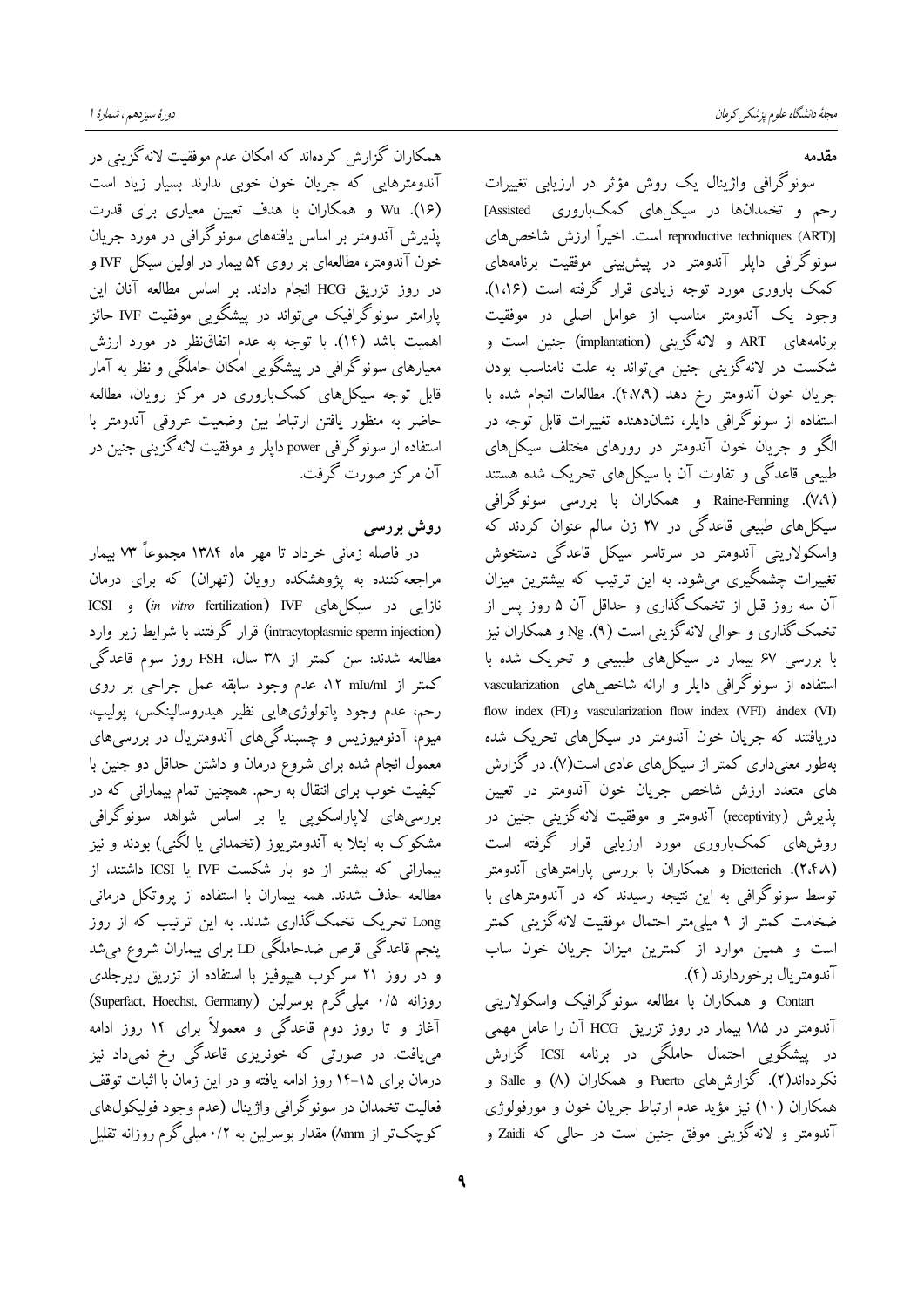مرکزی عروق به حفره آنــدومتر رســیده و بنــابراین در تمــام ضخامت آندومتر نفوذ کرده بودند (۶) در همین زمــان ناحیــه power دايلــــر آنـــــدومتريال (endometrial power doppler area) اندازهگیری و به مقــادیر کمتــر و بیـــشتر از ۵ میلــی،مترمربــع تقسیمبندی شد (۱۵). در آخرین مرحله جریان خون شریانهای رحمیٰ با سونوگرافی دایلــر رنگــی در ســطح ســوراخ داخلــی رحـم ارزيــابي و شــاخص مقاومــت شــريان رحمــي يعنــي PI (pulsatility index) ثبت شد. ده روز يس از انتقال جنين آزمــايش B-HCG برای دو بار با فاصله دو روز برای پیماران درخواست شد و در صورت مثبت بودن آن (حاملگی شیمیایی)، ســونوگرافی واژینال در هفته سوم تا چهارم از انتقال جنین صورت گرفــت و دیدن ساک حاملگی در رحم گزارش شد. در موارد مــشکوک سونوگرافی یک هفته دیگر تک رار مے شــد. مــشاهده ســاک حاملگی در رحم توسط سونوگرافی واژینــال بــه عنــوان وقــوع حاملگی بالینی دٰر نظر گرفته شده و بیماران بر این اساس بــه دو گروه حامله و غیرحامله تقسیم شدند. اطلاعات جمع آوری شده با استفاده از برنامه آماری SPSS مورد تجزیه و تحلیل قرار گرفت. يس از توصيف دادهها، متغيرها با استفاده از آزمونهاي student، Chi<sup>2</sup> و Fisher-Exact در دو گروه حامله و غیرحامله با هم مقایسه شدند. مقادیر P کمتر از ۰/۰۵ معنیدار تلقی گردید.

نتايج

حاملگی در ۲۸ نفر ( ۳۸/۳٪) از بیمارانی که وارد مطالعه شدند به وقوع پیوست. میانگین سنی کلیه افراد مورد بررسی ۳۰/۳±۴/۷ ساّل و از ۳۸–۲۱ سال متغیر بود و بیش از نیمی از آنها (۵۳/۳٪) اولین سیکل درمانی خود را تجربه میکردند. نازایی با عامل مردانه شایع ترین علت نازایی را در جمعیت مورد مطالعه تشکیل میداد (۳۵/۶٪) و مشکلات تخمک گذاری و نازایی بدون توضیح علل شایع بعدی با وفور ۱۵/۱٪ بودند. جدول ۱ نشان دهنده خصوصیات بیماران و پارامترهای سیکلدرمانی در دو گروه است. همانطور که مشهود است دو گروه از نظر سن، مدت نازایی، نوع سیکل درمانی، علت نازایی، مقدار داروی مصرف شده و پرّوفیل هورمونی با یکدیگر جور بودند. علاوه بر این عوامل جنینی شامل تعداد تخمکها و کیفیت و تعداد جنینهای انتقال یافته به رحم نیز در دو گروه جور بود. جدول ۲ مبین ویژگیهای سونوگرافی دایلر آندومتر در دو گروه است. ضخامت آندومتر از ۸ تا ۲۵ میلم متر در دو گروه متغیر بود. با مقایسه طرح عروقی در دو گروه در ۴ نفر عروق آندومتریال

یافته و همزمان تحریک تخمدانها با تزریق زیرجلدی ۳-۲ آمپول گونال- اف ۷۵ واحد (follitropin alfa, Sereno, Switzerland) در روز شروع میشد. سونوگرافی بعدی معمولاً در روز ششم تحریک انجام شده و از آن زمان تعداد آمیول گونال-اف، اضافه كردن آميولُهاي Menopur, Ferring) HMG) و زمان انجام سونوگرافیهای بعدی بر حسب پاسخ تخمدان هر بیمار تنظیم می شد. زمانی که دو یا بیشتر از دو فولیکول با اندازه بزرگ تر از ۱۸mm و چهار یا بیشتر از چهار فولیکول با اندازه بزرگتر از ۱۴mm در تخمدانها مشاهده می شد تجویز گونال- اف و بوسرلین قطع و ۱۰۰۰۰ واحد HCG (Pregnil, 5000 Iu,) عضلاتی تزریق می،شد. آسییراسیون اووسیتها با هدایت سونوگرافی واژینال ۳۵–۳۵ ساعت بعد از تزریق HCG صورت می گرفت و انتقال جنین ۳-۲ روز پس از بدست آمدن اووسیتها انجام میشد. جنینهای تشکیل شده بر اساس سیستم Veek (۱۳) به چهار گروه تقسیم شدند: گر بد ۱: کاملاً قرینه و بدون تکهتکه شدن (fragmentation)،

گرید ۲: کاملاً قرینه با تکهتکه شدن جزئی، گر ید ۳: بلاستومر ها با اندازههای نامساوی بدون تکهتکه شدن گرید ۴: بلاستومرهای نامساوی با تکهتکه شدن.

جنینهای گرید ۱ و ۲ به عنوان جنینهای با کیفیت خــوب در نظر گرفته شدند. بر حسب سن بیمار و اندیکاسیون IVF یــا ICSI، تعداد سیکل های قبلی درمان و تعداد و کیفیت جنین هــای در دسترس ۵-۲ جنین به رحم انتقال یافت. انتقال کلیه جنین هــا توسط پزشکان متخصص نازایی در مرکز صورت گرفت. برای هر بیمار پرسشنامهای در مورد سن، مدت نازایی، علت نسازایی، خصوصیات سیکل درمانی و پروفیل هورمـونی و پارامترهــای سونوگرافیک تنظیم شد. ۳-۲ ساعت قبل از انتقال جنین پــس از كسب رضايت كتبي همه بيماران توسط متخصص ســونوگرافي مرکز به مدت ۵–۳ دقیقه با استفاده از دستگاه Aloka دایلر رنگی Power با پروب واژينال مولتيفركانس (WAMHz+) مورد بررسی قرار گرفتند. وجود و عدم وجود سیگنال،هــای رنگـــی و عمق نفوذ آنها به داخل آندومتر به صورت زیــر تعریــف شــد. Absent یا فقدان عروق به وضعیتی تعلق گرفت که عروق تنهـا در مبومتر دیده شوند بدون آنکه به آندومتر رســبده باشــند. در دسته ۱ (zone A) سیگنالهای رنگی به لایه هیپراکوئیک خارجی آندومتر رسیده بودند و دسته ۲ (zone B) یا واسطهای به مواردی اختصاص داشت کـه سـیگنال۱هـا نیمـه خــارجی ضــخامت هیپواکوئیک را اشغال کر ده بودند. در دسته ۳ (zone C) یا جریان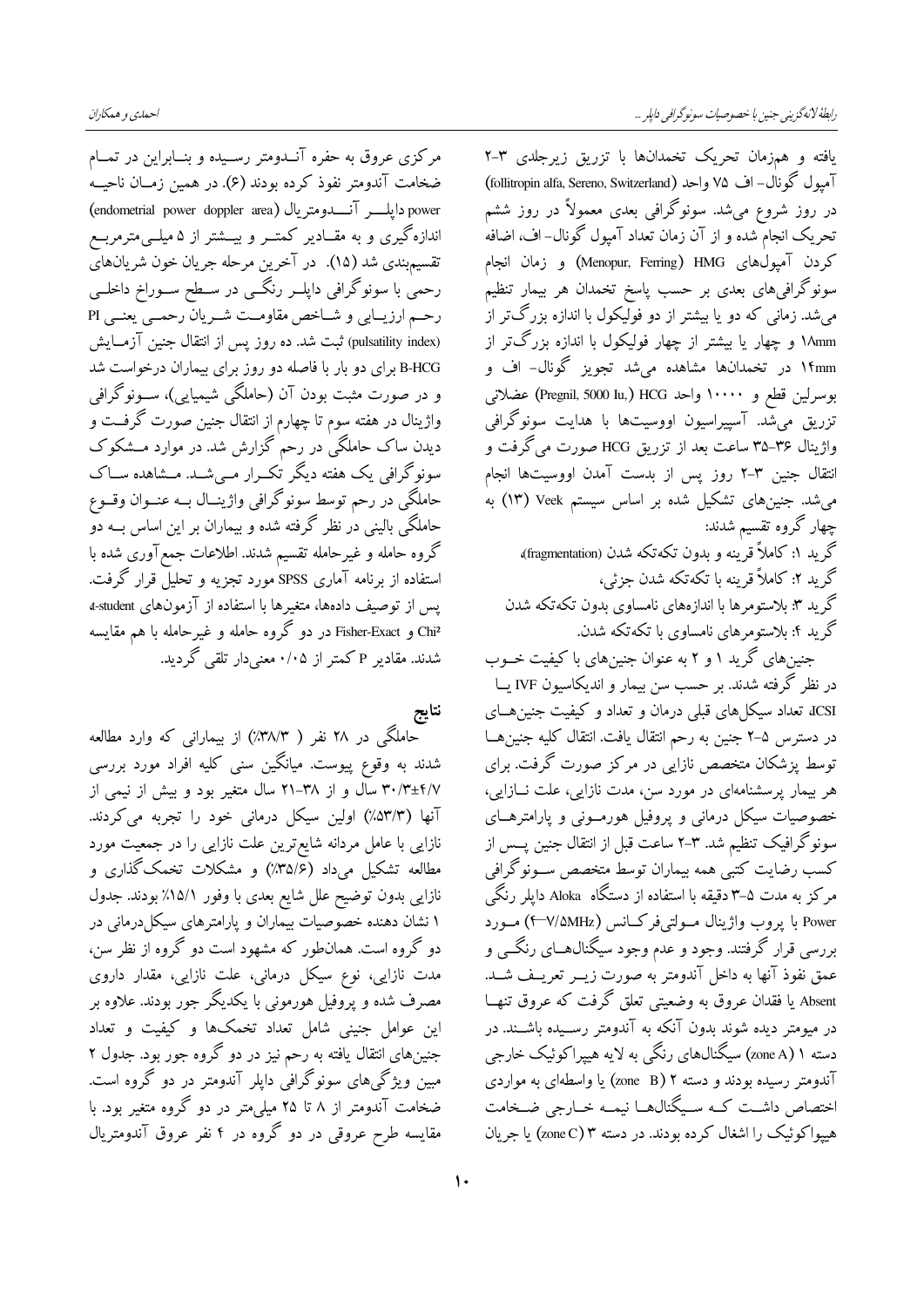(EPDA) بیش از ۵ میلیمتر مربع گزارش شد و علیرغم آنکه تعداد بیشتری از افراد در گروه غیرحامله سطح عروقی کمتٰر از ۵ میلی متر مربع داشتند (۹٪ در مقابل ۳٪) اختلاف معنیدار آماری از این نظر بین دو گروه به دست نیامد. مقدار PI از ۱/۱۸ تا ۳ در کلیه بیماران متغیر بود و میانگین آن در دو گروه تفاوت معنی داری نداشت.

رؤیت نشد در حالی که در ۴۳/۸٪ افراد عروق تا zone A و در تعداد مشابهی (۳۲ نفر) تا وسط آندومتر کشیده شده بود (zone B) و تنها در ۶/۸٪ افراد عروق از آندومتر نیز فراتر رفته و به محل رویارویی دو لایه آندومتر رسیده بود (zone C). وجود عروق در آندومتر نیز در دو گروه تفاوت آماری معنیدار نداشت (جدول ۲). در ۹۲/۹٪ افراد سطح عروق آندومتر

|                       |                                                |                                                     | گروه                                   |  |
|-----------------------|------------------------------------------------|-----------------------------------------------------|----------------------------------------|--|
| P value               | حامله                                          | غير حامله                                           | متغير                                  |  |
| $t$ - test: $NS^*$    | $\mathbf{r} \cdot / \mathbf{1} \pm \mathbf{F}$ | $\mathbf{r} \cdot \mathbf{r} \pm \Delta/\mathbf{r}$ | سن (سال) mean±SD                       |  |
| t-test:NS             | $1.77 \pm 6.7$                                 | $9/1 \pm 0/0$                                       | مدت نازایی (سال)                       |  |
| t-test:NS             | $1/0 \pm \cdot N$                              | $1/0 \pm 1/0$                                       | تعداد سيكل هاي انجام شده               |  |
|                       |                                                |                                                     | علت نازايي: تعداد (درصد)               |  |
|                       | (177)                                          | $(\Upsilon V/\Lambda)$                              | مر دانه                                |  |
| Chi <sup>2</sup> : NS | $(12/\mathcal{N})$                             | (10/7)                                              | تخمک گذاری                             |  |
|                       | $(Y \setminus \{E\})$                          | (11/1)a                                             | Unexplained                            |  |
|                       | $(\uparrow \uparrow / \uparrow )$ ٩            | (T0/7)17                                            | ساير علل                               |  |
|                       |                                                |                                                     | نوع سيكل: تعداد (درصد)                 |  |
|                       | $(\Lambda/\mathfrak{A})\mathfrak{L}$           | (1F/T)F                                             | <b>IVF</b>                             |  |
| Chi <sup>2</sup> : NS | $(VO/T)$ ٣٤                                    | $(F \cdot N)$                                       | <b>ICSI</b>                            |  |
|                       | (10/7)                                         | $(Y\Delta)V$                                        | <b>IVF+ ICSI</b>                       |  |
| t-test: NS            | $9/9 \pm 1/1$                                  | $9\pm7/\Lambda$                                     | سطح FSH پایه (mIu/ml)                  |  |
| t-test: NS            | VA±AA/V                                        | $40/4 \pm 141/1$                                    | سطح استروژن پايه(pg/ml)                |  |
| t-test: NS            | $4V1/A + Y \cdot 7$                            | $9W/Y + 99Y'$                                       | سطح استروژن روز تزریق pg/ml) HCG)      |  |
| t-test: NS            | $Y_{2}/0 \pm 11/0$                             | $Y1/9 \pm 1.79$                                     | تعداد گونال =Fمصرف شده                 |  |
| t-test: NS            | $9/1 \pm 2/2$                                  | $9/1 \pm 1/7$                                       | تعداد اووسیت به دست آمده               |  |
| t-test: NS            | $0/\sqrt{\pm 1/\pi}$                           | $2/\tau$ + $\tau$                                   | تعداد امبریوی به دست آمده              |  |
| t-test: NS            | $\Upsilon/\xi \pm \cdot /V$                    | $\mathbf{r}/\mathbf{z} \pm \mathbf{v}/\mathbf{q}$   | تعداد امبريوى منتقل شده                |  |
| t-test: NS            | $Y/V \pm 1/0$                                  | $\Upsilon/\Upsilon$                                 | تعداد امبريوى انتقال يافته باكيفيت خوب |  |

جدول ا: مقايسه خصوصيات بيماران و سيكل درماني در دو گروه حامله و غيرحامله

\*NS: nonsignificant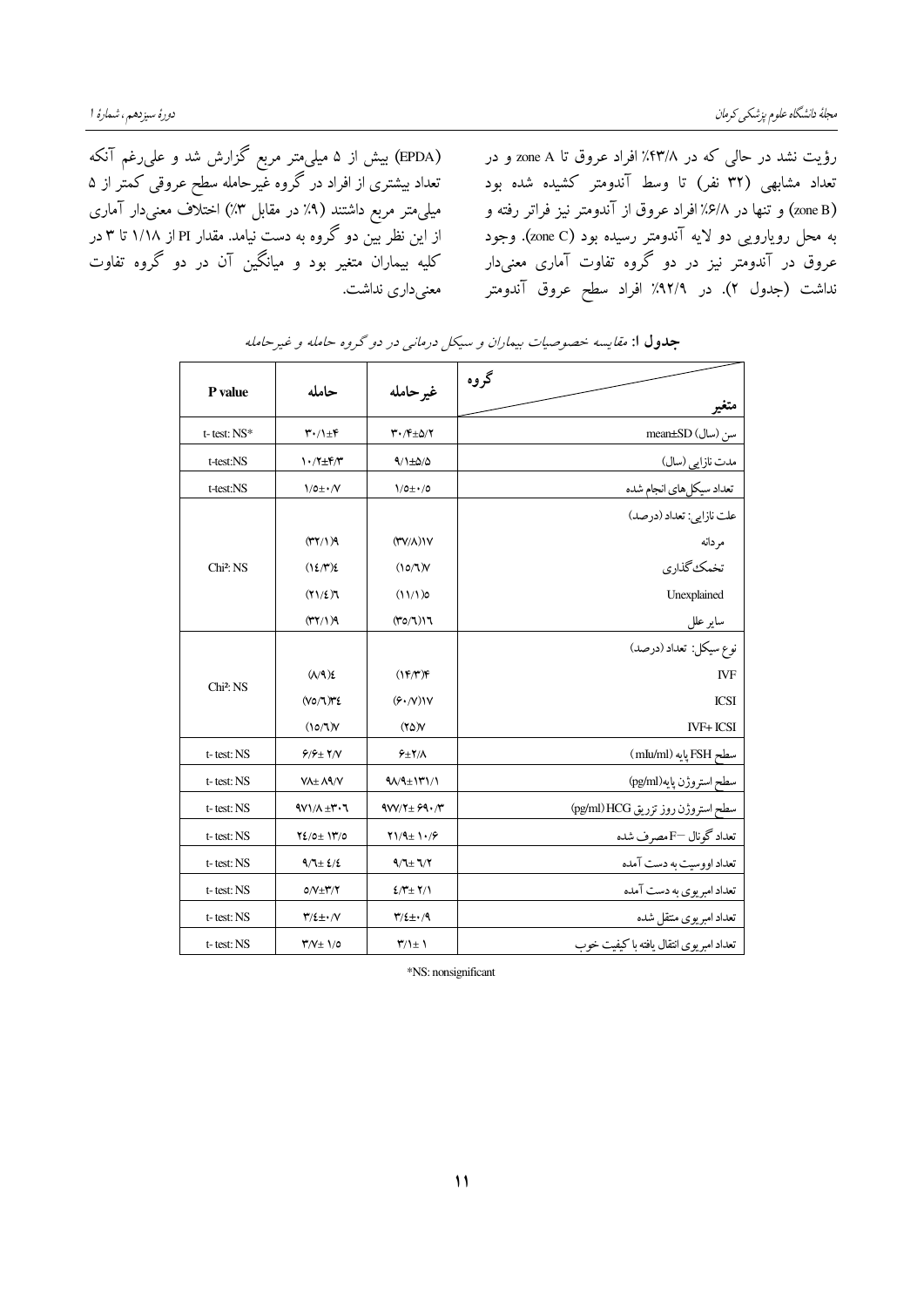| متغير                                  | گروه             | حامله                              | غير حامله                                    | P value                |
|----------------------------------------|------------------|------------------------------------|----------------------------------------------|------------------------|
| وجود و نفوذ عروق آندومتر: تعداد (درصد) |                  |                                    |                                              |                        |
|                                        | Absent           | $(1 \cdot N)^{n}$                  | (Y/Y)                                        |                        |
|                                        | Zone 1           | $(Y\Delta)Y$                       | $(\Delta\Delta/\mathcal{F})\mathsf{Y}\Delta$ | <b>Fisher Exact:NS</b> |
|                                        | $Z$ one $2$      | (0V/1)                             | (70/9)                                       |                        |
|                                        | Zone 3           | (Y/1)Y                             | $(\mathcal{F}/V)$ ۳                          |                        |
| (سطح عروقي ): تعداد (درصد) EPDA        |                  |                                    |                                              |                        |
|                                        | $mm^2 \Delta$    | $(\mathsf{t}^{\prime}/\mathsf{t})$ | $(9/1)$ F                                    | <b>Fisher Exact:NS</b> |
|                                        | $mm2$ $\Delta$ > | (99/7)70                           | (9.49)                                       |                        |
| (pulsatility index) PI                 |                  | $Y_{\pm}$ $\cdot$ / $Y$            | $Y/\sqrt{\pm} \cdot$                         | t-test: NS             |

جلدول ۲: مقايسه خصوصيات سونوگرافي دايلر آندومتر در دو گروه حامله و غير حامله

آندومتر در فاز لوتئال یعنی در دوره کاشته شدن جنین کاهش می یابد (۶). به نظر می رسد قدرت پذیرش آندومتر در شاخص ضربان پذیری (pulsatility index) بین ۳-۲ رخ به حداکثر می رسد و با افزایش آن به مقادیر بیش از ۳ یا ۴ حاملگی به صورت قابل توجهي كاهش مي يابد (١٢). على رغم مطالعات زياد هنوز اتفاق نظر در مورد اهمیت بررسی این شریانها در سیکلهای ART وجود ندارد (۶). به این معنی که گروه زیادی از محققین تفاوت معنیداری در مقاومت شریان رحمی بین سیکل های منجر به حاملگی و سیکل های ناموفق گزارش کردهاند (۳) در حالی که گروه دیگر به چنین نتیجهای نرسیدهاند (۱۱). در بررسی حاضر نیز مشابه مطالعات متعدد دیگر (۵۸،۱۰،۱۱) تفاوتی در میانگین PI در دو گروه بدست نیامد. به هر حال PI هیچ بیماری در مطالعه حاضر بیشتر از ۳ نبود. گروهی از محققین به این نتیجه رسیدند که زنانی که سطح جریان خون آندومتر در آنها بالاست احتمال حاملگی بیشتری دارند در حالی که در سطوح کمتر از ۵ میلی،مترمربع حتی در حضور ضخامت كافي آندومتر لانه گزينې احتمال كمبي دارد (١۵). اين ادعا در یافتههای دیگران به تأیید نرسیده است (۶) در مطالعه حاضر نیز ارتباطی بین سطح سیگنالهای عروقی و وقوع حاملگی ىدست نيامد.

با توجه به یافتههای این مطالعه میتوان چنین نتیجه گیری کرد که یارامترهای سونوگرافی داپلر در روز انتقال جنین ارزشی در زمینه پیشگویی موفقیت سیکل های کمکباروری در دستیابی به حاملگی ندارند.

میانگین سنی در جمعیت مورد مطالعه حاضر ۳۰ سال و نشاندهنده ترکیب سنی جوان آنها است. ترکیب سنی جوان زنان و حذف موارد نارسایی تخمدان از عوامل مؤثر در میزان موفقیت ۳۸/۳٪ در مطالعه فعلی است. گروهی از محققین گزارش کردهاند که میزان جریان خون آندومتر نسبت به دیگر معیارهای سونوگرافیک مرسوم نظیر الگو و ضخامت آندومتر از اهمیت بیشتری برخوردار است (۱۶) برای مثال Chien و همکاران ارتباط مثبتی بین شدت نفوذ عروق در آندومتر و وقوع حاملگی بدست آوردند (۱). از طرف دیگر Zaidi و همکاران با بررسی ۹۶ بیمار در سیکل های IVF در روز تزریق HCG عدم وقوع حاملگی را در ۸ بیمار گزارش کردند که در آنها جریان رنگی زیر آندومتر (subendometrial color flow) و عروق داخل آندومتر(intraendometrial vascularization) وجود نداشت و علم رغم آنکه با نفوذ عروق به قسمتهای سطحی تر آندومتر به ترتیب در zoneهای ۱و ۲ و ۳ درصد حاملگی افزايش يافت اين تفاوت معنى دار نبود (١۶). مطالعه حاضر نيز از جهت عدم ارتباط شدت نفوذ عروق به داخل آندومتر و وقوع حاملگی با گزارش فوقالذکر همخوانی دارد اما از نطر وقوع حاملگی در غیاب عروق مخالف آن است زیرا ۳ مورد حاملگی در غياب عروق آندومتر رخ داد كه اين يافته مؤيد نتايج Salle و همکاران و Puerto و همکاران است به این ترتیب که در مطالعات آنها نیز در تعدادی از افراد در غیاب جریان خون آندومتر حاملگی رخ داد (۱۰، ۸). مطالعاتی که با سونوگرافی دایلر انجام شده است نشان می دهد که مقاومت شریان رحمی و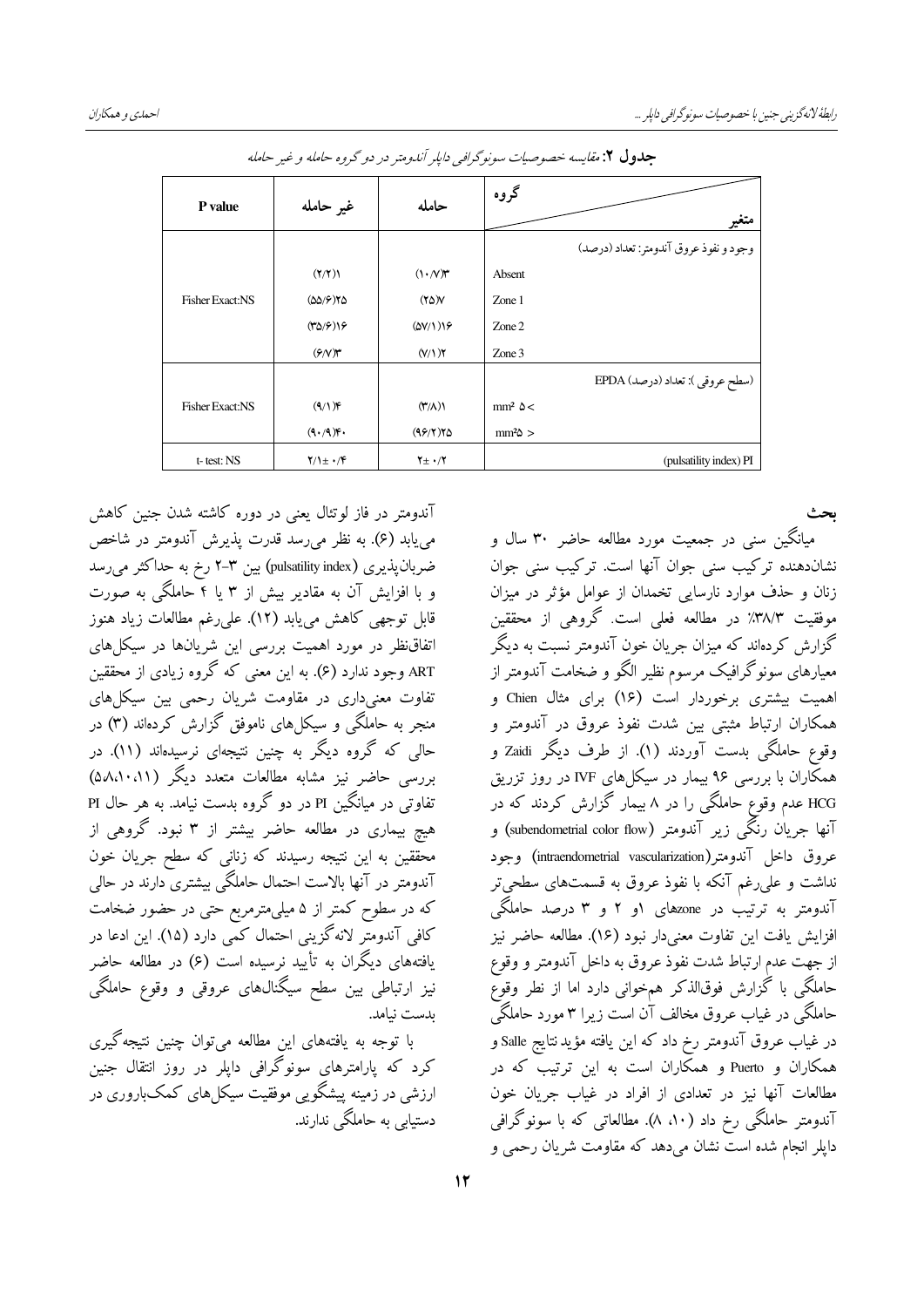#### *Summary*

### **The Association between Endometrial Parameters in Doppler Sonography and Success Rate of Imlantation in Assisted Reproductive Programs**

Ahmadi F., M.D.<sup>1</sup>, Aali Sh., M.D.<sup>2</sup> and Irani Sh., B.S.c<sup>3</sup>

- 1. Assistant professor of Radiology, Iran University of Medical Sciences and Health Services, Tehran, Iran
- 2. Assistant Professor of Obstetrics and Gynecology, Kerman University of Medical Sciences and Health Services, Kerman, Iran
- 3. Midwife, Royan Infertility Center, Tehran, Iran

*Introduction: A favorable endometrium is the essential requirement for implantation. The aim of this study was to determine the predictive value of endometrial power Doppler ultrasonographic parameters in predicting the success of implantation in patients undergoing IVF and ICSI cycles.* 

*Methods: Seventy three patients aged<38 years with basal serum FSH level<12 , who had not more than two failed attempts of ART cycles and whose uteri were morphologically normal based on ultrasound and had at least two good quality embryos for transfer to their uterus, were studied. Ultrasound evaluation was performed by a single expert on the day of embyo transfer. Then pregnant and nonpregnant groups were compared for ultrasonographic parameters of endometrium by utilization of SPSS software.* 

*Results: conception occurred in 28 patients. No significant difference was found between pregnant and nonpregnant groups regarding demographic, hormonal and cycle characteristics. Embryonic parameters were comparable between the two groups. On the other hand none of the ultrasonographic parameters differed significantly in the two groups.* 

*Conclusion: Doppler ultrasonographic parameters of endometrium on the day of embryo transfer can not be considered as adequate criteria in predicting the success rate of implantation.* 

*Key Words: Endometrial vascularization, Doppler Ultrasound, Implantation, Assisted reproductive techniques (ART)* 

*Journal of Kerman University of Medical Sciences, 2006; 13(1): 8-14*

#### *References*

- 1. Chien LW, Au HK, Chen PL, Xiao J, Tzeng CR. Assessment of uterine receptivity by the endometrial-subendometrial blood flow distribution pattern in women undergoing in vitro fertilization-embryo transfer. *Fertil Steril* 2002;78(2):245-51
- 2. Contart P, Baruffi RL, Coelho J, Mauri AL, Petrerson C, Franco Junior JG. Power Doppler endometrial evaluation as a method for the prognosis of embryo implantation in an ICSI program. *J Assist Reprod Genet* 2000; 17(6): 329-34.
- 3. Coulam CB, Stern JJ, Soenksen DM, Britten S, Bustillo M. Comparison of pulsatility indices on the day of oocyte retrieval and embryo transfer. *Hum Reprod* 1995; 10(1): 82-4.
- 4. Dietterich C, Check JH, Lurie D, Jung K, *et al:* The relationship of color and power doppler ultrasound parameters of pulsatility and resistance indices and sub-endometrial blood flow with endometrial

thickness on day of oocyte retrieval and their relationship to clinical pregnancy rate. Fertility and Sterility, 2003; 80(supple 3): 121.

- 5. Kurjak A, Kupesic S: An atlas of transvaginal color Doppler. 2<sup>nd</sup> ed., New York, The Parthenon publishing group, 2000; pp101-3.
- 6. Kurjak A, Chervenak FA: Textbook of ultrasound in obstetrics & Gynecology.  $1<sup>st</sup>$  ed., New Dehli: Jaypee Brothers, 2004; pp639-97.
- 7. Ng EH, Chan CC, Tang OS, Yeung WS, Ho PC. Comparison of endometrial and subendometrial blood flow measured by three-dimensional power Doppler ultrasound between stimulated and natural cycles in the same patients. *Hum Reprod* 2004;19(10): 2385-90.
- 8. Puerto B, Creus M, Carmona F, Civico S, Vanrell JA, Balasch J. Ultrasonography as a predictor of embryo implantation after *in vitro*